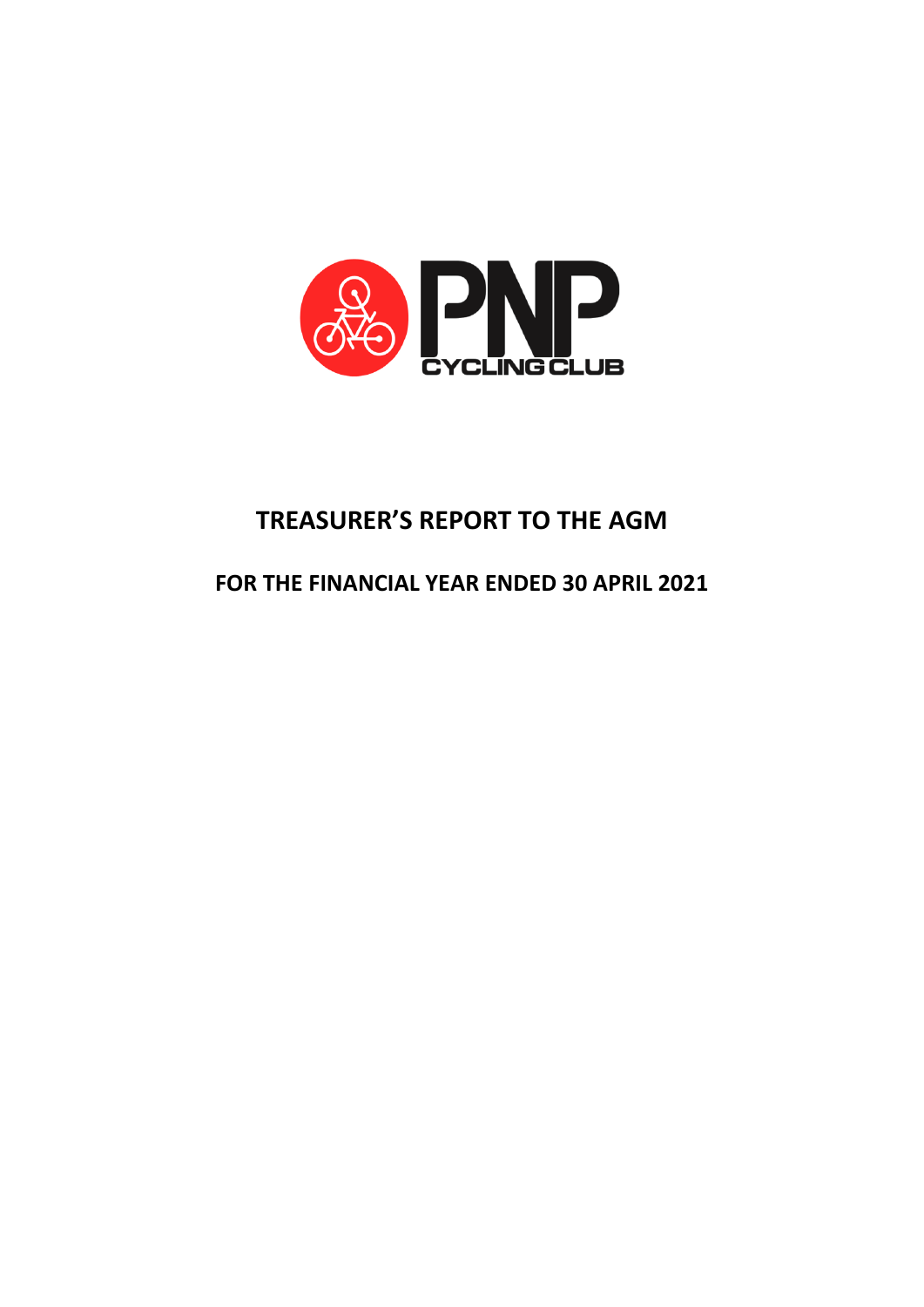### **Opening Remarks**

The Club continued to generate a positive financial result however storm clouds are brewing looking forwards to the current year.

The three codes managed the own race series well, including budgets.

- MTB continues to the mainstay of the 2020/21 surplus, reflecting another positive spring series and club champs and a surplus from hosting the 2020 Cycling NZ Schools National MTB Championships.
- Road was also successful in generating a positive result in 2020/21. Despite entries fees not being a high as hoped for, the road series remained viable due to sponsorship and success with grant applications.
- Track effectively broke even.

#### **Profit and Loss Account – Overall and By Code**

- Overall a surplus of approximately \$1,700 was generated.
- Membership income. The trend of reducing membership income continued. This was a concern commented on last year, when there was a 50% drop in membership subscriptions received compared to the year before. On the face of it we had about 75 paid-up members in 2020/21, compared to about 120 the year before. One of the challenges would appear to be the requirement to renew membership via the Cycling NZ portal – unless you want to race at Cycling NZ licenced events and require a Cycling NZ licence, the portal acts as a barrier to renew your PNP membership.
- Interest income decreased from prior year. Last year reflected the benefit of having significant velodrome grants received placed on term deposit prior to expenditure being incurred. Interest rates continue to be negligible so despite having \$75,000 on deposit the interest received is low.
- Grant income and sponsorship continues to be important to the viability of Club events, as event fees are not sufficient to cover event costs. Grant income and sponsorship is detailed in Note 1. The Club was successful again in 2020/21, noting that the prior year was dominated by almost \$95,000 being received in grants for the velodrome resurfacing.
- The MTB Committee hosted the 2020 Cycling New Zealand Schools National MTB Champs in October 2020. This was a major event with three days of racing and 127 schools and 535 unique riders taking part. The event returned a reasonable surplus, which was pleasing considered approximately \$6,000 of entry fees were cancelled in the weeks leading up to the event due to Covid restrictions preventing Auckland riders from attending and limited grant funding was received.
- Honorary expenses (detailed in Note 2) reflect decisions taken at the preceding AGM. We are looking to reduce the individual amounts at this year's AGM.
- Profit and Loss by code is detailed on page 3 of the financial statements. For simplicity "Unassigned" is used where revenue or expenditure is not uniquely related to a code. Certain costs here could be assigned to a code (such as Cycling NZ levies, depreciation, code honoraria, national champs member subsidies) however I've treated these as general Club overhead costs.